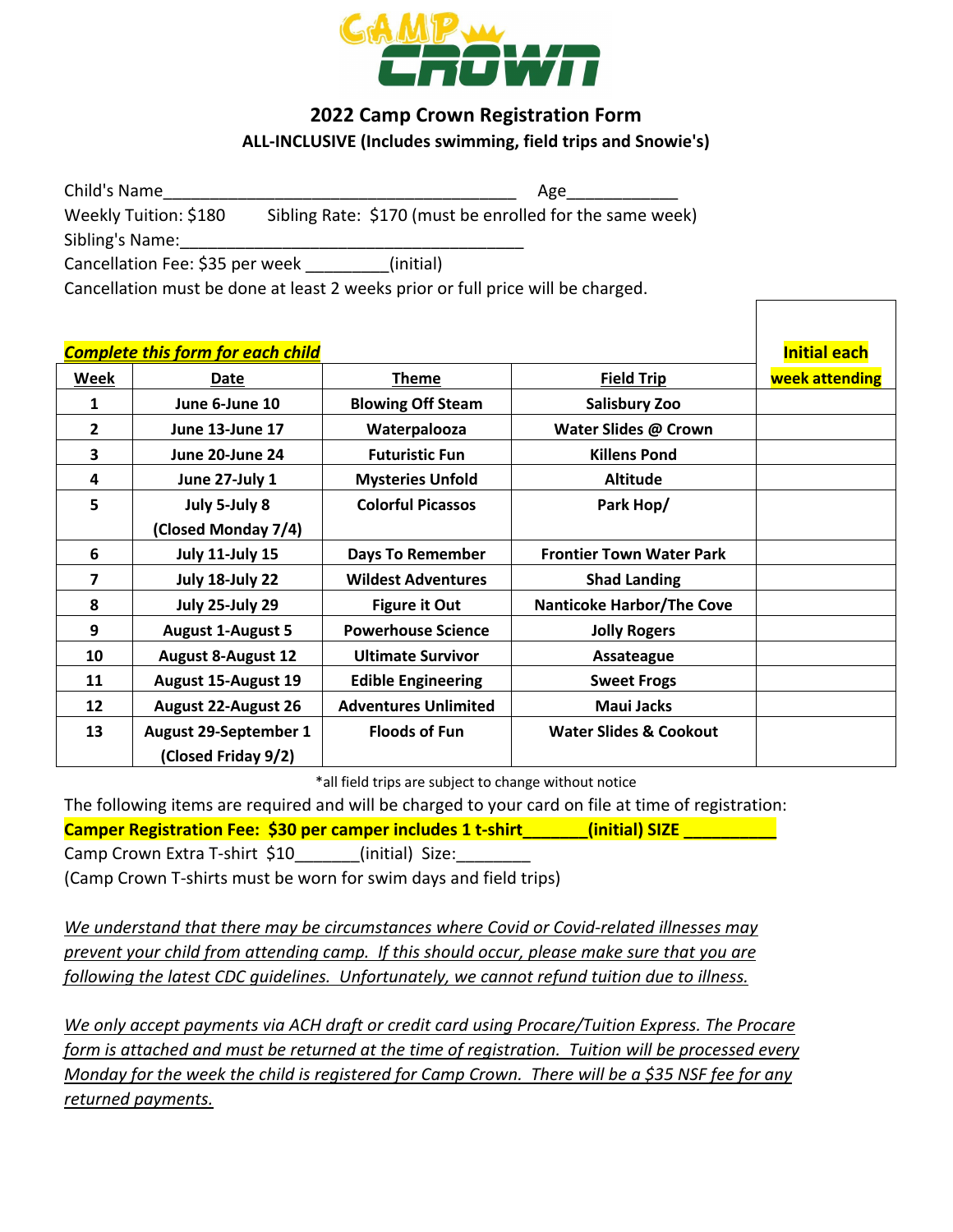

# **Family Contact Information**

| Child's Name:                                                                                                                   |      |  |
|---------------------------------------------------------------------------------------------------------------------------------|------|--|
| Gender: □Male □Female                                                                                                           | Age: |  |
|                                                                                                                                 |      |  |
|                                                                                                                                 |      |  |
|                                                                                                                                 |      |  |
|                                                                                                                                 |      |  |
|                                                                                                                                 |      |  |
|                                                                                                                                 |      |  |
|                                                                                                                                 |      |  |
|                                                                                                                                 |      |  |
|                                                                                                                                 |      |  |
|                                                                                                                                 |      |  |
|                                                                                                                                 |      |  |
|                                                                                                                                 |      |  |
|                                                                                                                                 |      |  |
|                                                                                                                                 |      |  |
| E-mail:<br><u> 1989 - Johann Johann Johann Johann Johann Johann Johann Johann Johann Johann Johann Johann Johann Johann Joh</u> |      |  |

#### **EMERGENCY CONTACT INFORMATION AUTHORIZED PERSONS TO PICK UP CHILD FROM CAMP CROWN**

List **at least two** contacts not listed above authorized above to pick child/ren up from camp or be notified in case of an emergency

|          | Name of Contact | Relationship to<br>Child | <b>Phone Number</b> |
|----------|-----------------|--------------------------|---------------------|
| . .      |                 |                          |                     |
| <u>.</u> |                 |                          |                     |
|          |                 |                          |                     |

List any person **NOT** authorized to pick up child/ren:

**\*\*\*Copy of Court order must be attached\*\*\***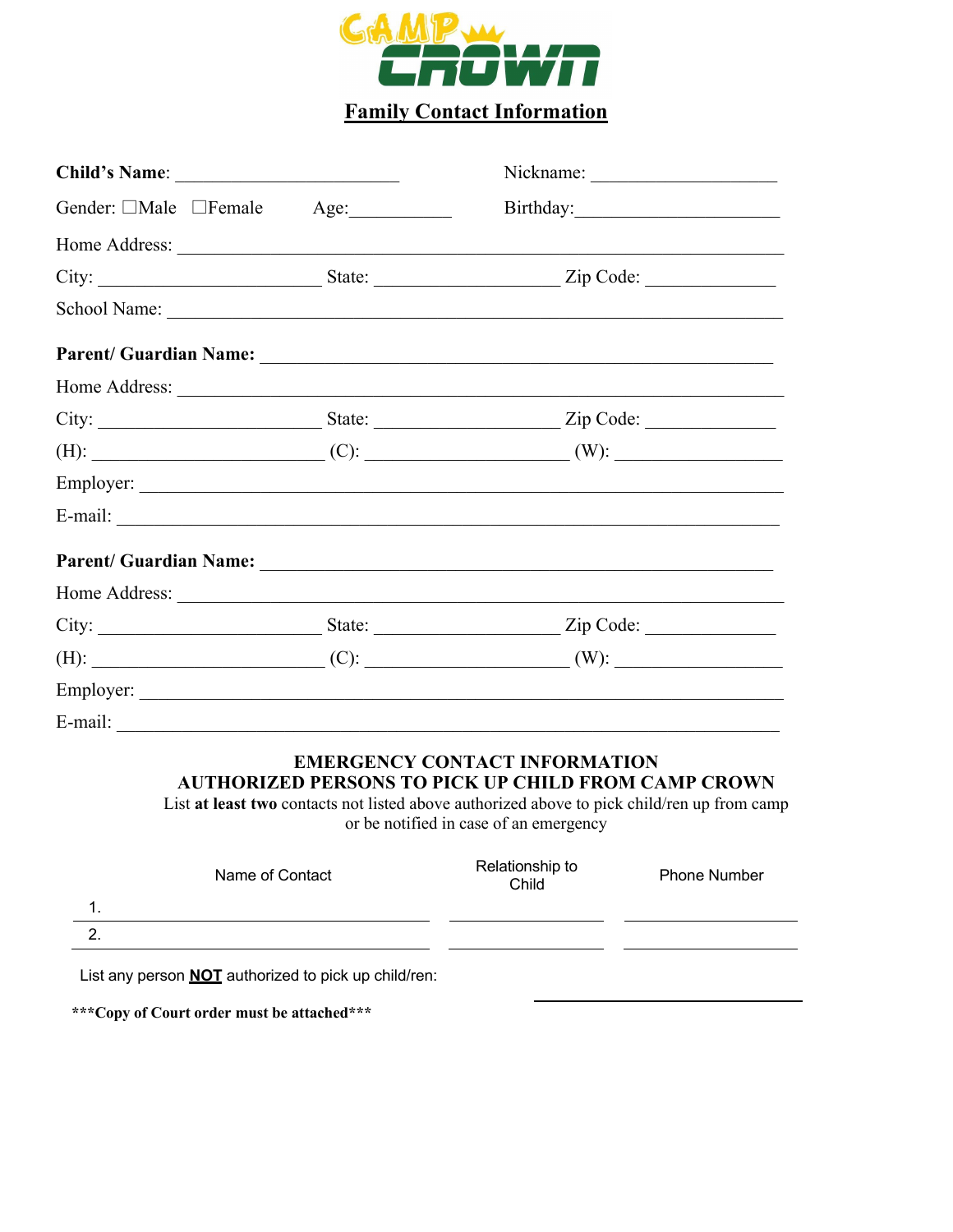

| Child's Name:                                                                                                                                                                                                                                                          | Age:                                                                                                                                                                                                                                                                |
|------------------------------------------------------------------------------------------------------------------------------------------------------------------------------------------------------------------------------------------------------------------------|---------------------------------------------------------------------------------------------------------------------------------------------------------------------------------------------------------------------------------------------------------------------|
|                                                                                                                                                                                                                                                                        | The following information is required:                                                                                                                                                                                                                              |
| 1 <sup>st</sup> Emergency Contact:                                                                                                                                                                                                                                     |                                                                                                                                                                                                                                                                     |
|                                                                                                                                                                                                                                                                        | Parent or Legal Guardian: Phone: Phone:                                                                                                                                                                                                                             |
| 2 <sup>nd</sup> Emergency Contact:                                                                                                                                                                                                                                     |                                                                                                                                                                                                                                                                     |
|                                                                                                                                                                                                                                                                        |                                                                                                                                                                                                                                                                     |
|                                                                                                                                                                                                                                                                        |                                                                                                                                                                                                                                                                     |
|                                                                                                                                                                                                                                                                        | <b>Health Information</b>                                                                                                                                                                                                                                           |
| which we need to be aware? $\square$ NO $\square$ YES                                                                                                                                                                                                                  | 2. Are there any medications, dietary restrictions, allergies or special needs that we need to<br>be aware of to ensure that your child's camp experience is positive? $\Box$ NO $\Box$ YES<br>If YES, Explain:                                                     |
|                                                                                                                                                                                                                                                                        | <b>Immunization Information:</b>                                                                                                                                                                                                                                    |
| For campers who reside within the<br>United States, a United States territory,<br>or the District of Columbia:<br>1. State/Territory in which child<br>resides:<br>2. Is this child exempt from any<br>immunizations? $\square$ NO $\square$ YES<br>If YES, list them: | For campers who reside outside the United<br>States, a United States Territory, or the<br>District of Columbia:<br>1. State/ Territory in which child resides:<br><b>OR</b><br>2. Attach Department form<br>DHMH-896 (record of vaccination or<br><i>immunity</i> ) |

Parent or Legal Guardian Signature: \_\_\_\_\_\_\_\_\_\_\_\_\_\_\_\_\_\_\_\_\_\_\_\_\_\_\_\_\_\_\_ Date: \_\_\_\_\_\_\_\_\_\_\_\_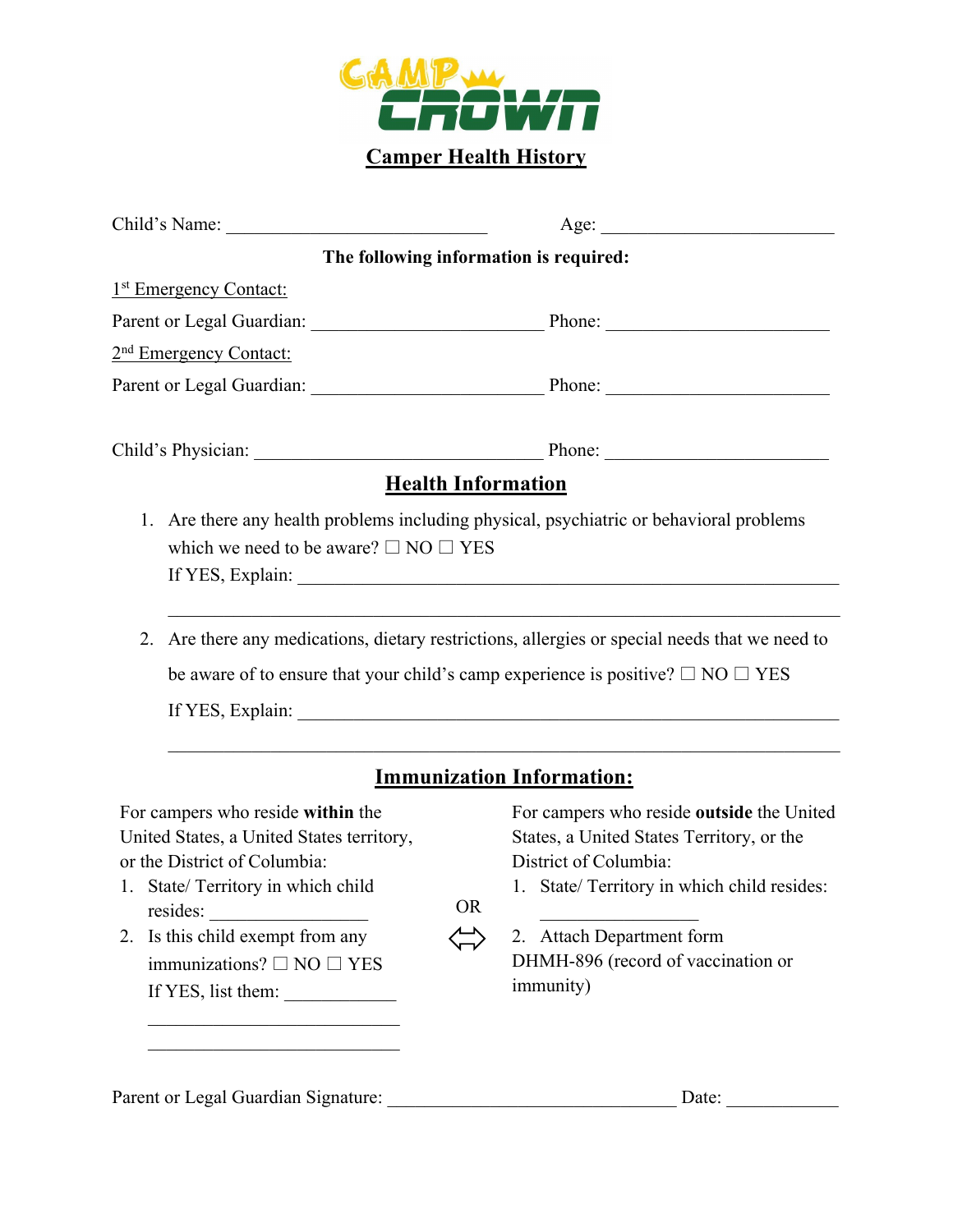

#### **Child's Name\_\_\_\_\_\_\_\_\_\_\_\_\_\_\_\_\_\_\_\_\_\_\_\_\_\_\_\_\_\_\_\_\_\_\_\_\_\_**

## **Emergency Treatment Authorization**

**Please read carefully and sign below.** I/we authorize the management and staff of Crown Center, LLC to act for me in the event of a medical emergency and/ or routine medical care of my/ our child(ren). I/ we grant permission for emergency medical treatment and/or routine medical care for my/our child(ren) by Crown Center, LLC, including any of its members, officers, principles, representatives, managers, staff, contractors, employees and/or volunteers, a paramedic rescue squad and/or a private physician(s), as may be deemed necessary and/or appropriate. Any such action is hereby authorized by me/us and will be reported to me/us as soon as possible. By signing this Emergency Treatment Authorization Form, I/we expressly acknowledge and agree that I/we release, indemnify and hold harmless Crown Center, LLC, and its members , officers, principles, insurers, representative, management, contractors, agents, staff, volunteers and employees, from and against any and all liability whatsoever, including any and all financial responsibility for expenses which may be incurred by me/us for, as result of or in connection with any such emergency medical treatment and/or routine medical care provided for my/our child(ren) as authorized herein.

#### **Signature of Parent/Guardian**   $\qquad \qquad$  **Date**  $\qquad \qquad$  **Date**

#### **Participation Waiver**

**Please read carefully and sign below.** I/we understand and agree that Crown Center, LLC shall have no responsibility or liability for any reason whatsoever for injuries which my child may sustain as a result of his/ her physical condition or resulting from his/her participation in any activities, including, but not limited to, summer camp (on site and off site for field trips) and athletic activities, sports program, the use of any equipment, the use ofour roller-skating facility, laser tag, or arcade facility (collectively "Activities"). I expressly acknowledge and affirm that each of the Activities has an inherent risk of injury, and, in accordance with such acknowledgment and affirmation, I, on behalf of myself, my representative(s), successor(s), heir(s) and assign(s), hereby expressly assume the risk of any and all injuries or illness, of any type, kind or extent whatsoever, which may arise from, relate to or be in connection with my child's participation in any of the Activities. Furthermore, I, on behalf of myself, my representative(s), successor(s), heir(s) and assign(s), and on behalf of my child hereby expressly waive, release, indemnify, hold harmless and discharge Crown Center, LLC and Devreco, LLC, including each and every member , officer, principle, insurer, representative, manager, contractor, agent, staff, volunteer and employee of Crown Center, LLC and/or Devreco, LLC, of and from each and every claim of injury, illness, death, loss, or damage, of any type, kind or extent whatsoever, which my child(ren) may suffer as a result of or in connection with my child(ren)'s participation in the Activities. By my execution of this Participation Waiver, I hereby expressly acknowledge and agree that neither Crown Center, LLC nor Devreco LLC, nor any member, officer, principle, insurer, representative, manager, contractor, agent, staff, volunteer or employee of Crown Center, LLC and/or Devreco, LLC, shall be responsible, in any way whatsoever, for personal property lost or stolen while participants are using Crown facilities or participating inCrown activities. I/ We give our express and irrevocable permission to Crown Center, LLC to use, without limitation or obligation, photographs and/or film or digital footage of my child(ren)'s image, likeness and/or voice for purposes of promoting, interpreting and marketing programs operated, conducted, managed, administered and/or overseen by Crown Center, LLC. By my execution of this Participation Waiver, I expressly acknowledge and agree to this Participation Waiver and all its terms.

#### **Signature of Parent/Guardian \_\_\_\_\_\_\_\_\_\_\_\_\_\_\_\_\_\_\_\_\_\_\_\_\_\_\_\_\_\_\_\_\_\_\_\_\_\_\_\_\_ Date \_\_\_\_\_\_\_\_\_\_\_\_\_\_\_\_\_**

## **Permission to Transport**

**Please read carefully and sign below.** I/ we grant permission for my child(ren) to be transported by Crown Center, LLC, via school bus, van or other motor vehicle, owned or leased for the operation(s) of Crown Center, LLC, for all activities and field trips including swimming. I understand that notice of each outing will be posted prior to any such trip.

In the event of an emergency where my child needs to be transported, I give Crown Center, LLC permission to transport my child to a safe location.

#### Signature of Parent/Guardian **and Container and Container and Container and Container and Container and Container**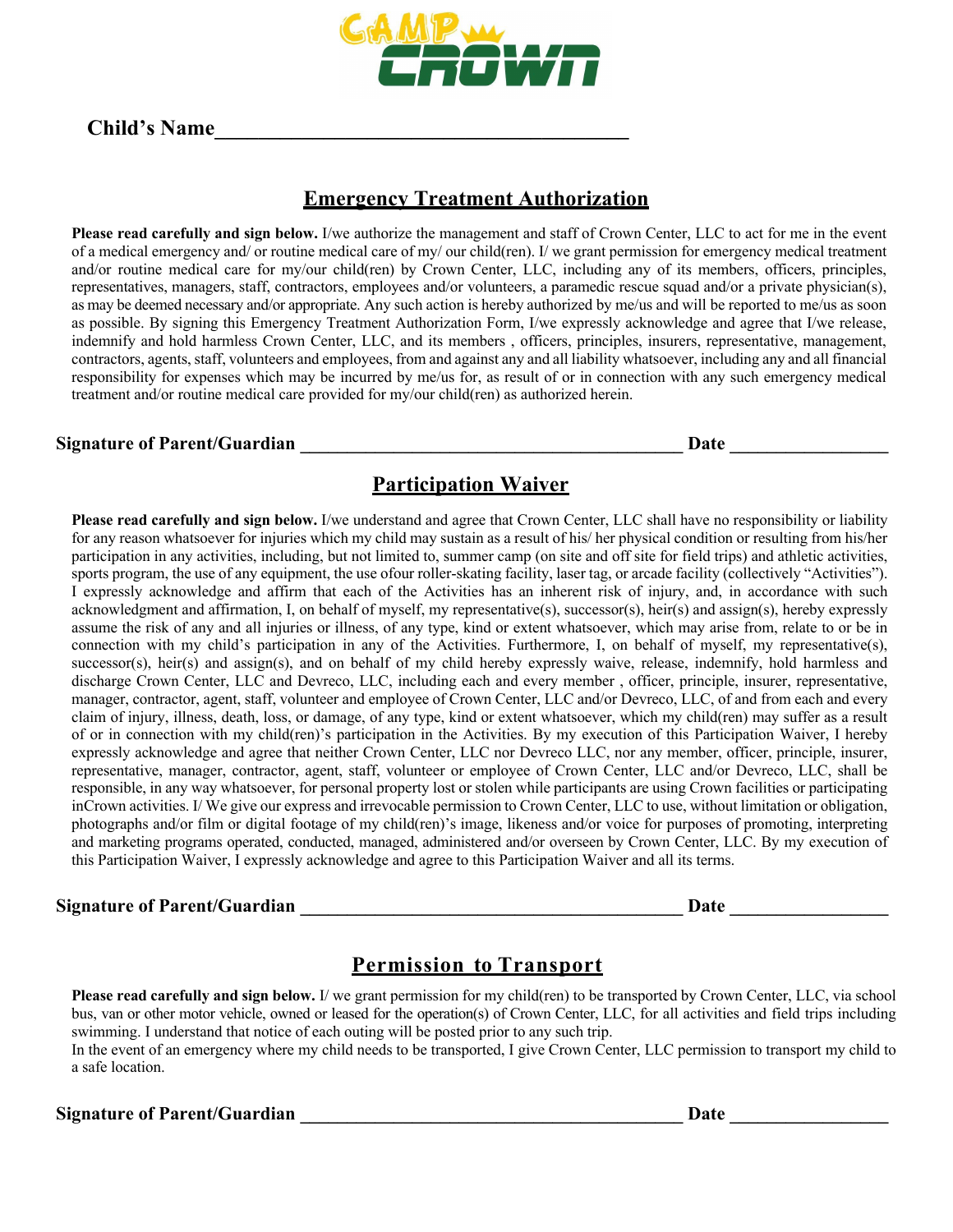

## **Sunscreen and Insect Policy**

Parent Permission Form

Camp Crown does not provide sunscreen or insect repellent for participants.

- Sunscreen should be applied in the morning before your child arrives at Camp Crown.
- Sunscreen/ insect repellent should be in the original container only.
- Sunscreen/ insect repellent must be clearly labeled with the child's name.
- Sunscreen/insect repellent will be stored in camper's classroom.
- Please make sure the sunscreen/insect repellent you provide has been used previously on your child with no adverse reactions.
- School age students will reapply their own sunscreen before outdoor activities, if needed.
- If your child should require assistance applying sunscreen, you must give permission below.
- Please make sure that you purchase clear spray sunscreen.
- Under No Circumstances are campers allowed to apply sunscreen/ insect repellent to another camper.

| Child's Name: | vee |
|---------------|-----|
|---------------|-----|

 $\Box$  I authorize the staff at Camp Crown/Crown Center, LLC to apply sunscreen to my child.

 $\Box$  Do not apply sunscreen to my child. This means that you do not want counselors to help with the application of sunscreen.

Signature of Parent/Guardian **Date 2018**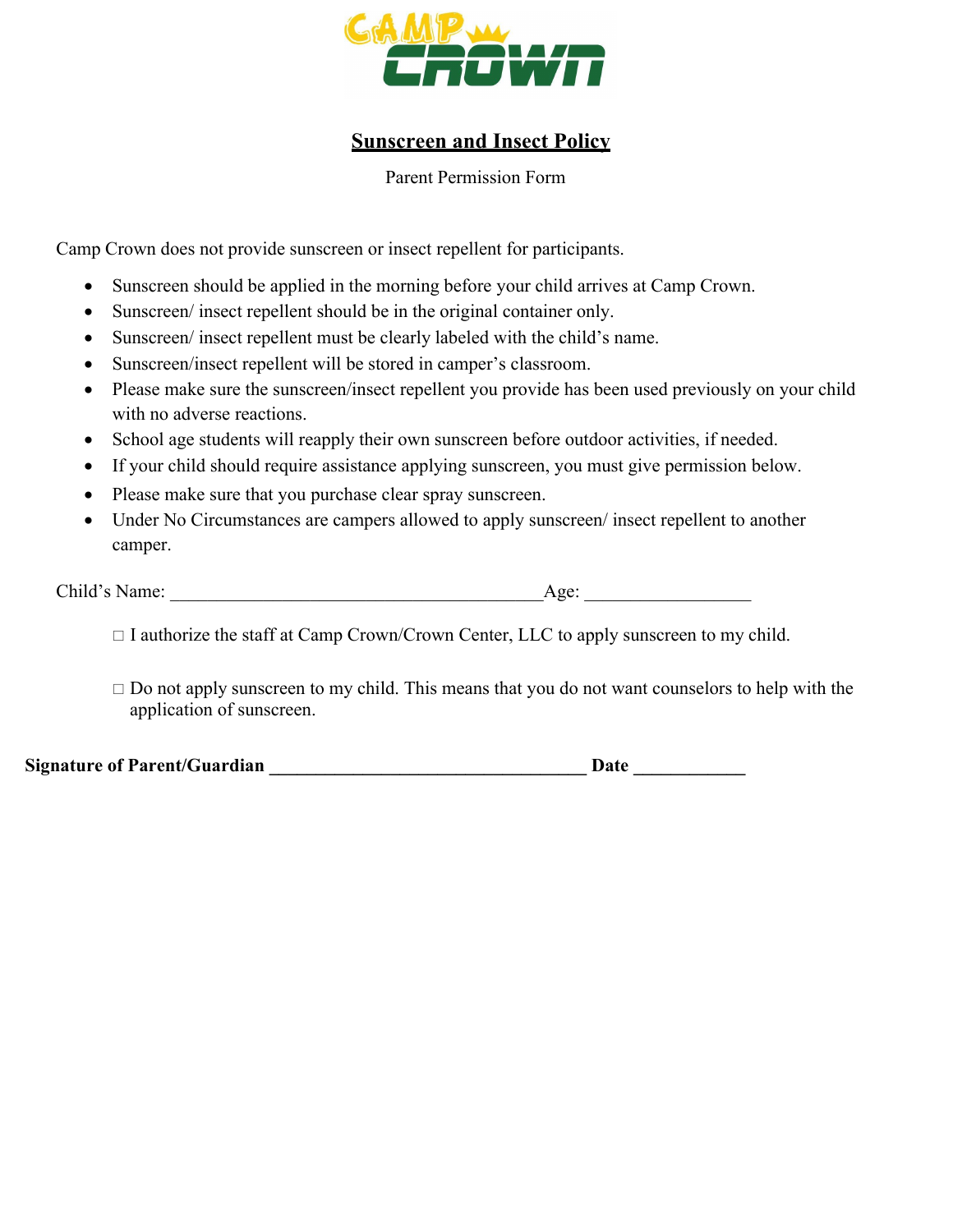

## **Photo Permission**

I give my permission for Camp Crown/Crown Center LLC to use my child's picture on their social media pages and in advertisements and brochures used for the purpose of promoting Camp Crown/Crown Center LLC. By signing below, I acknowledge that I have read and understand these permissions.

| Child<br>$\mathbf{N}$<br>me |  |
|-----------------------------|--|
|                             |  |

Signature of Parent/Guardian\_\_\_\_\_\_\_\_\_\_\_\_\_\_\_\_\_\_\_\_\_\_\_\_\_\_\_\_\_\_\_\_\_\_\_\_\_\_

Date

# **Global Play**

By signing below, I give my permission for Camp Crown/Crown Center LLC to enroll my child into the Global Play program using the information that I provided on the registration form.

Child's Name

Signature of Parent/Guardian\_\_\_\_\_\_\_\_\_\_\_\_\_\_\_\_\_\_\_\_\_\_\_\_\_\_\_\_\_\_\_\_\_\_\_\_\_\_

Date  $\Box$ 

# **Camp Crown 2022**

By signing below, I hereby expressly acknowledge and affirm: that I have received the Camp Crown/Crown Center, LLC Parent Handbook; that I understand and agree to follow the Camp Crown/Crown Center, LLC policies, procedures, terms and conditions as established, from time to time, by Camp Crown/Crown Center, LLC; and, that I give my permission for my child to participate in all activities provided as a part of the Camp Crown program operated by Crown Center, LLC.

Child's Name Parent's/Guardian Signature Parent/Guardian printed Date